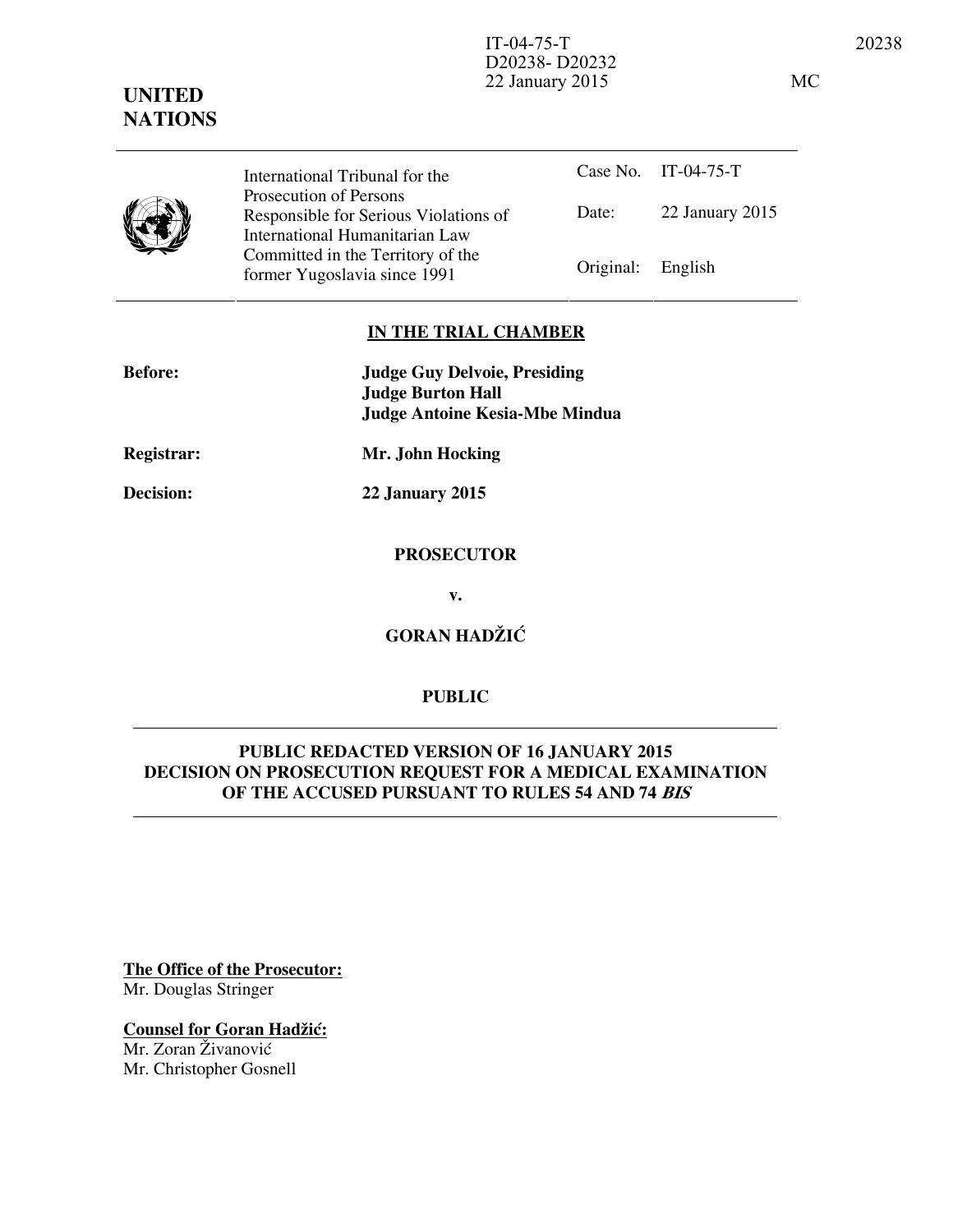**TRIAL CHAMBER II** of the International Tribunal for the Prosecution of Persons Responsible for Serious Violations of International Humanitarian Law Committed in the Territory of the former Yugoslavia since 1991 ("Trial Chamber" and "Tribunal", respectively);

**BEING SEISED OF** the "Prosecution's Request for a Medical Examination of the Accused Pursuant to Rules 54 and 74 *bis*", filed confidentially on 17 December 2014 ("Motion");

**NOTING** the "Response to Prosecution Request for a Medical Examination of the Accused", filed confidentially by the Defence on 31 December 2014 ("Response");

**NOTING** the "Deputy Registrar's Submission Regarding Prosecution Request for a Medical Examination of the Accused", filed confidentially on 5 January 2015 ("Deputy Registrar's Submission");

**NOTING** the "Prosecution's Consolidated Request for Leave to Reply and Reply to Defence Response and Deputy Registrar's Submission Regarding Prosecution's Request for a Medical Examination of the Accused Pursuant to Rules 54 and 74 *bis*", filed confidentially on 7 January 2015 ("Reply");

**NOTING** that hearings have been suspended since 20 October 2014 as a result of Hadžić's inability to attend due to his health: $<sup>1</sup>$ </sup>

**NOTING** that Hadžić has not waived his right to be present at trial;<sup>2</sup>

**NOTING** that the Deputy Registrar has filed a series of medical reports prepared by the Reporting Medical Officer of the United Nations Detention Unit ("RMO" and "UNDU", respectively) to update the Trial Chamber and the parties on developments related to Hadžić's medical situation;<sup>3</sup>

 $\overline{a}$ 

<sup>1</sup> Email from the Trial Chamber to the Parties and the Registry, 17 October 2014.

 $2^2$  Email from the Defence to the Prosecution and the Trial Chamber, 21 October 2014; Notice in Compliance with Trial

Chamber Order, 12 December 2014 (confidential), para. 2. 3 "Update Health condition of Mr. Goran Hadzic", dated 26 November 2014, appended to the Deputy Registrar's Submission of a Medical Report, 26 November 2014 (confidential) ("26 November Medical Report"); "Update Health condition of Mr. Goran Hadzic", dated 3 December 2014, appended to the Deputy Registrar's Submission of Medical Report, 5 December 2014 (confidential) ("3 December Medical Report"); "Update Health condition of Mr. Goran Hadzic", dated 10 December 2014, appended to the Deputy Registrar's Submission of Medical Report, 11 December 2014 (confidential) ("10 December Medical Report"); "Update Health condition of Mr. Goran Hadzic", dated 17 December 2014, appended to the Deputy Registrar's Submission of Medical Report, 18 December 2014 (confidential) ("17 December Medical Report"); "Update Health condition of Mr. Goran Hadzic", dated 7 January 2015, appended to the Deputy Registrar's Submission of Medical Report, 8 January 2015 (confidential) ("7 January Medical Report"); "Update Health condition of Mr. Goran Hadzic", dated 14 January 2015, appended to the Deputy Registrar's Submission of Medical Report, 15 January 2015 (confidential) ("14 January Medical Report").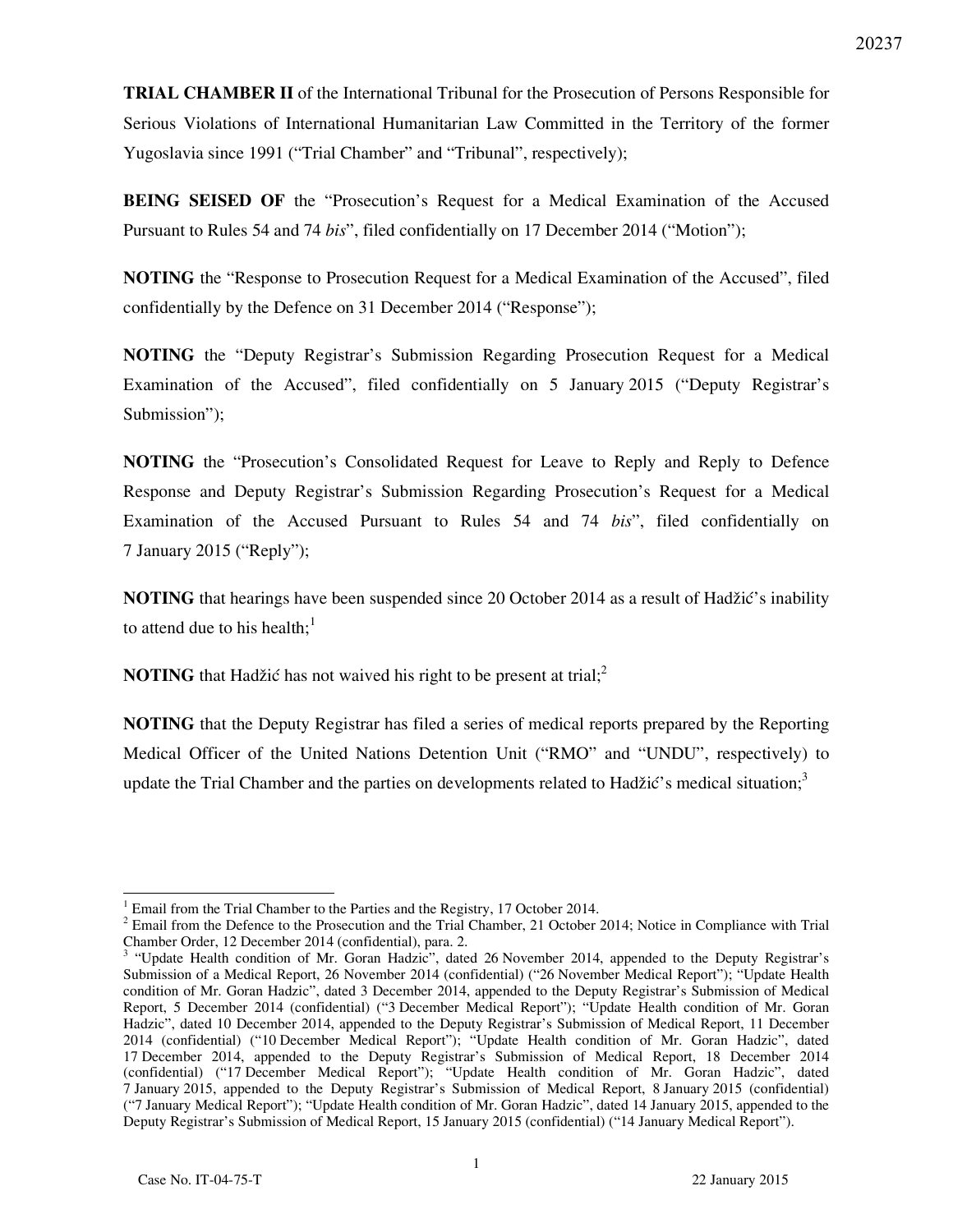**NOTING** that Hadžić has been diagnosed with [REDACTED] and that the RMO states that "[REDACTED]";<sup>4</sup>

**NOTING** that Hadžić has begun a 16 week treatment plan ("Treatment Plan") [REDACTED];<sup>5</sup>

**NOTING** that Hadžić [REDACTED] has been following his treatment as planned;<sup>6</sup>

**NOTING** that the RMO states that Hadžić "will be unable to attend the Court at least until the beginning of February 2015" at which point "his ability to attend the Court and to participate in the trial" will be reassessed; $\overline{7}$ 

**NOTING** that, in the Motion, the Prosecution requests that the Trial Chamber order the Registry to appoint two experts, Hadžić's treating [REDACTED] and an independent expert, to examine the Accused and to provide detailed medical reports; $<sup>8</sup>$ </sup>

**NOTING** that the Prosecution submits that expert medical evaluations of Hadžić's health condition and ability to be present are necessary in order for the Trial Chamber and the parties to assess to what extent and under what conditions trial proceedings may continue;<sup>9</sup>

**NOTING** that the Prosecution submits that in the reports the experts should address: (a) Hadžić's current health condition; (b) Hadžić's ability to attend full-time trial proceedings in the near or medium-term future, considering the nature and frequency of his treatment plan; (c) Hadžić's ability to attend trial in the near or medium-term future, on the basis of a modified trial schedule, considering the nature and frequency of his treatment plan; (d) whether Hadžić's health condition and wish to be present at trial may be accommodated by other means, in particular through the use of a video-conference link, with the means to immediately communicate with Counsel, set up in the UNDU; and (e) other matters deemed appropriate by the Trial Chamber;<sup>10</sup>

**NOTING** that the Defence submits that no additional examinations are warranted or justified as the RMO already performs the role that the Prosecution seeks to have performed by outside experts;<sup>11</sup>

 $\overline{a}$ 

<sup>4</sup> 26 November Medical Report, p. 1.

<sup>5</sup> 26 November Medical Report, p. 1.

<sup>&</sup>lt;sup>6</sup> 17 December Medical Report; 7 January Medical Report; 14 January Medical Report.

<sup>7</sup> 26 November Medical Report, p. 2. *See also* 3 December Medical Report; 10 December Medical Report; 17 December Medical Report; 7 January Medical Report; 14 January Medical Report.

<sup>8</sup> Motion, paras 1, 13.

<sup>&</sup>lt;sup>9</sup> Motion, para. 11; Reply, para. 3.

<sup>&</sup>lt;sup>10</sup> Motion, para. 13.

<sup>&</sup>lt;sup>11</sup> Response, paras 1, 8.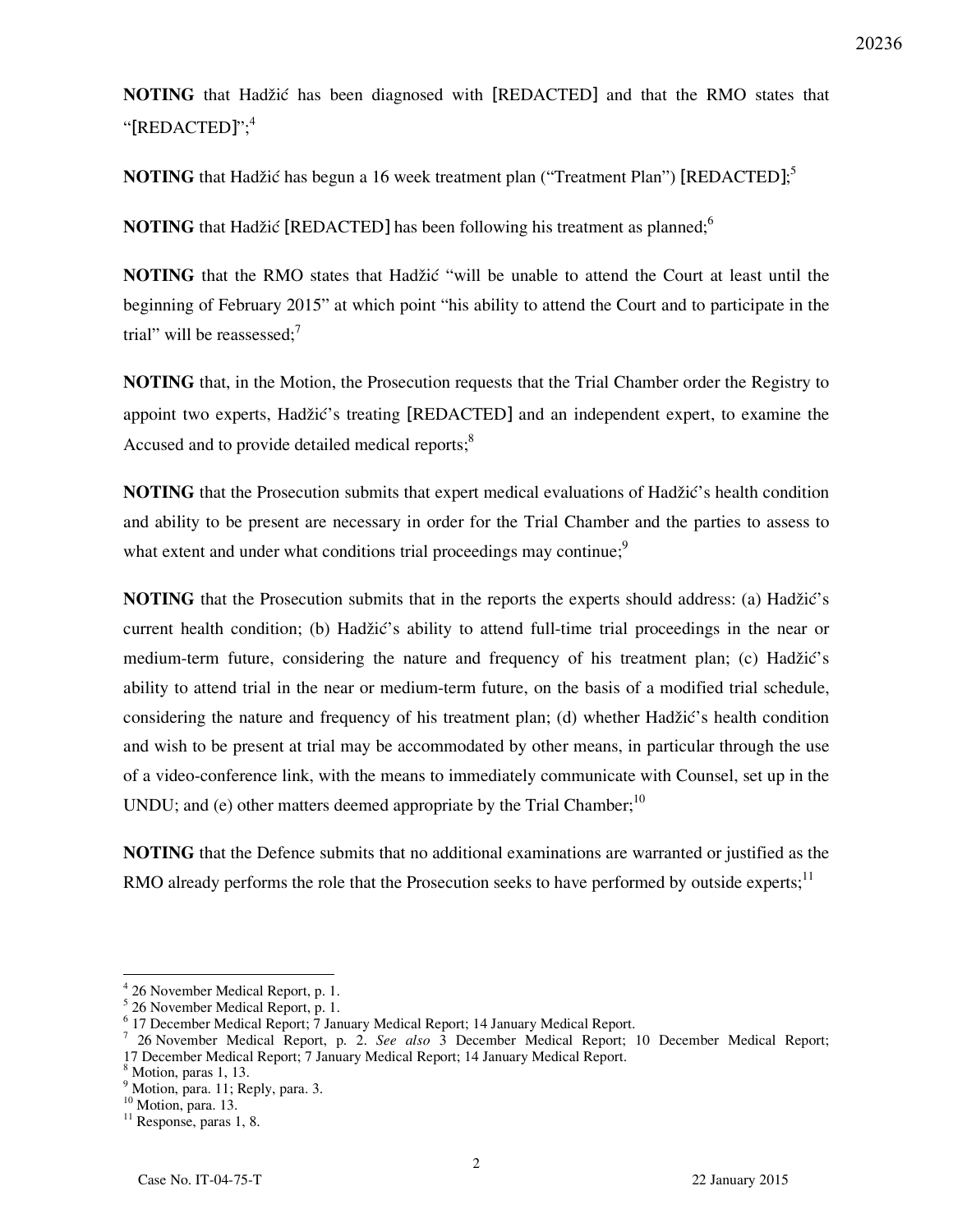**NOTING** that the Defence submits that the Prosecution has failed to show that the RMO and the Medical Officer ("MO"), who have relied on "an expert team of specialists in offering very detailed descriptions of [...] Hadžić's current condition, his treatment plan, and [REDACTED]", have not properly assessed and reported Hadžić's ability to attend trial;<sup>12</sup>

**NOTING** the Deputy Registrar's request not to appoint Hadžić's treating [REDACTED], who is part of the team that has provided the current prognosis, as an expert under Rule 74 *bis* of the Tribunal's Rules of Procedure and Evidence ("Rules") in order to maintain clarity, and in accordance with common practice that such experts be independent from the treating team;<sup>13</sup>

**NOTING** that according to the Deputy Registrar, the MO advises that any additional medical examination be deferred at least until the end of January, [REDACTED];<sup>14</sup>

**NOTING** that, in the Reply, the Prosecution submits that it is not seeking to supplement or usurp the RMO's role in providing the Trial Chamber with regular reports on the state of Hadžić's health and the progress of the Treatment Plan; rather, it is seeking the appointment of two experts to address the discrete issues enumerated in the Motion before the beginning of February;<sup>15</sup>

**NOTING** that, in response to the Deputy Registrar's concern regarding the appointment of Hadžić's treating [REDACTED], the Prosecution amends its request to that of two independent non-treating experts; $^{16}$ 

**NOTING** that the Prosecution agrees with deferring any medical examinations to be carried out by the independent experts until the end of January, but suggests that, to facilitate the submission of reports by the beginning of February, the independent experts can be appointed and can familiarise themselves with Hadžić's medical records before that time;<sup>17</sup>

**CONSIDERING** that, pursuant to Article 20(1) of the Statute of the Tribunal, "Trial Chambers shall ensure that a trial is fair and expeditious and that proceedings are conducted in accordance with the rules of procedure and evidence, with full respect for the rights of the accused and due regard for the protection of victims and witnesses;"

 $\overline{a}$ 

<sup>&</sup>lt;sup>12</sup> Response, para. 9.

 $13$  Deputy Registrar's Submission, para. 5.

<sup>&</sup>lt;sup>14</sup> Deputy Registrar's Submission, para. 4.

<sup>&</sup>lt;sup>15</sup> Reply, para. 10.

<sup>16</sup> Reply, para. 11.

<sup>&</sup>lt;sup>17</sup> Reply, para. 11.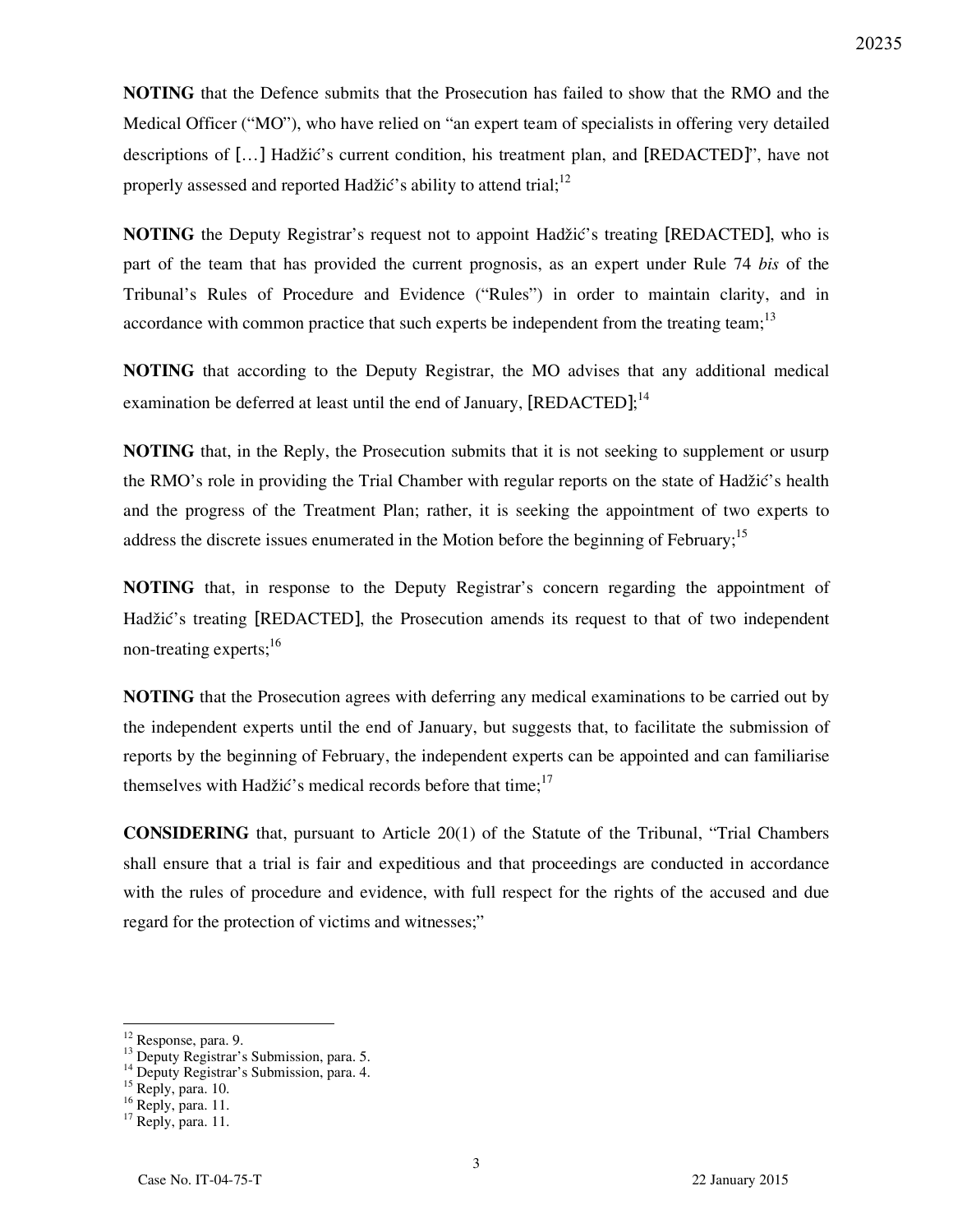**CONSIDERING** that, pursuant to Rule 74 *bis* of the Rules, "[a] Trial Chamber may, *proprio motu* or at the request of a party, order a medical, psychiatric or psychological examination of the accused";

**FINDING** that it is in the interest of the fair and expeditious administration of justice for the Trial Chamber to receive, as soon as practicable, expert information on Hadžić's capacity to attend and participate in trial proceedings;

**FOR THE FOREGOING REASONS**, the Trial Chamber, pursuant to Rules 33(B), 54, 74 *bis*, and 126 *bis* of the Rules hereby:

**GRANTS** the Prosecution leave to file the Reply;

**GRANTS** the Motion, in part;

A. **ORDERS** the Registry to appoint an independent [REDACTED] and an independent [REDACTED] ("Experts") who will each examine Hadžić and submit, no later than 13 February 2015, detailed written reports providing answers to the following questions:

1. What is Hadžić's current state of health?

2. Will Hadžić have the capacity to physically attend and participate in trial proceedings for a period of four months either during or after the Treatment Plan:

(a) five days per week, sitting three 90-minute sessions with two 30 minute breaks, for a total of approximately five hours of hearings per day?

(b) four days per week, sitting three 90-minute sessions with two 30 minute breaks, for a total of approximately five hours of hearings per day?

(c) or, if neither (a) nor (b) are possible, with a schedule modified to accommodate his capacity? Please detail any modifications you may recommend, which may include but are not limited to: sitting fewer days per week, sitting fewer hours per day, taking additional or longer breaks, or not sitting on consecutive days;

3. Would physically attending and participating in trial proceedings be detrimental to Hadžić's health or the Treatment Plan?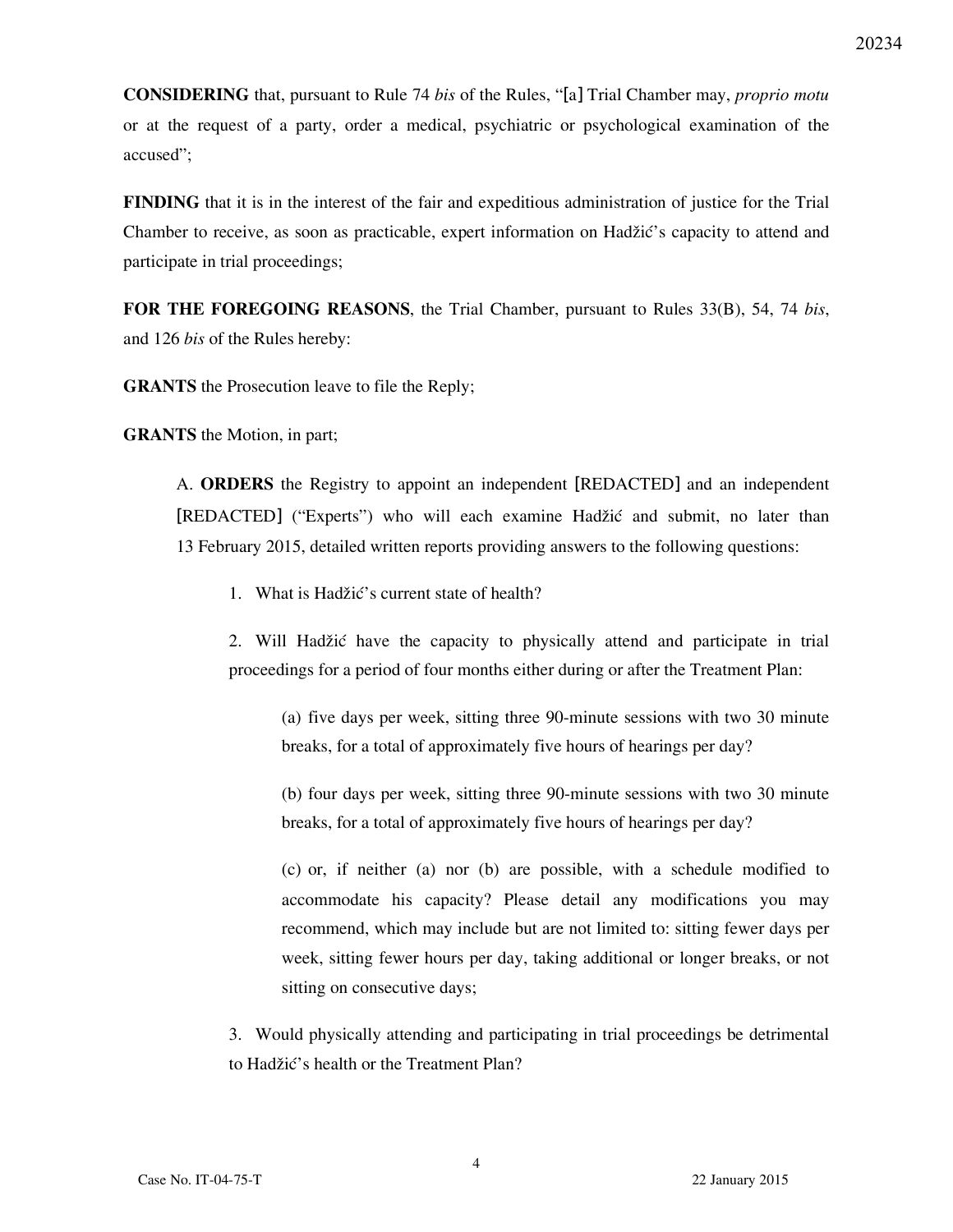4. If Hadžić is incapable of physically attending proceedings at the Tribunal, would he have the capacity to participate via video-conference link set up in the UNDU? Please detail his capacity to participate via video-conference link:

(a) on an ad hoc basis, to be used in conjunction with the options set out in  $(2)(a)-(c)$  above;

(b) as an alternative to the options set out in  $(2)(a)-(c)$  above;

B. **ORDERS** the Experts not to disclose this information to any third party;

C. **INSTRUCTS** the Registry to make available to the Experts, without undue delay, Hadžić's medical records as necessary to prepare the written report;

D. **INVITES** the RMO to prepare a medical report, in consultation with the multidisciplinary team of doctors treating Hadžić, answering the questions enumerated in  $(A)(2)$ through  $(A)(4)$  above; and